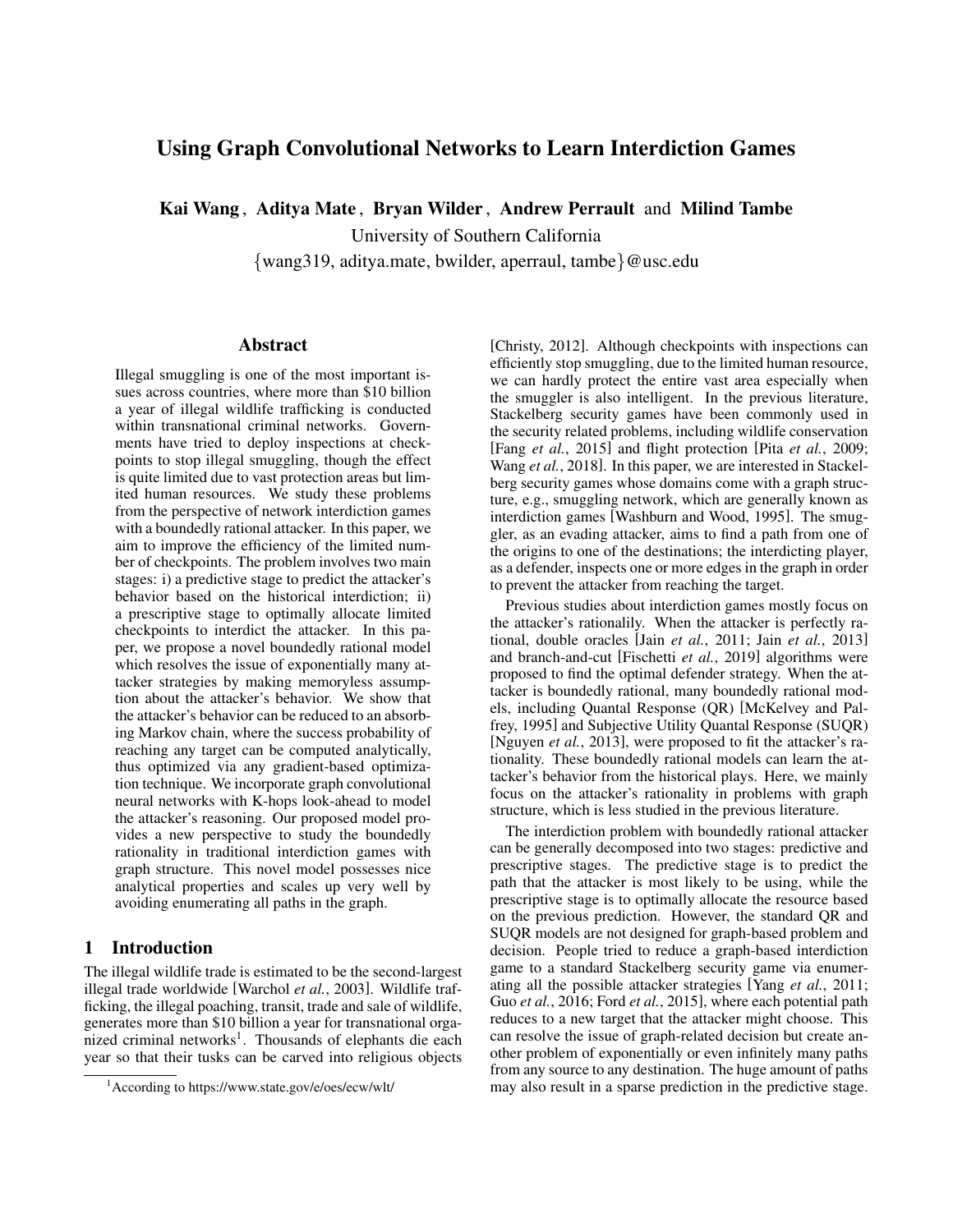In the prescriptive stage, there is also scalability issue, where the defender can hardly solve the optimization problem due to exponential size of constraints and variables. In the previous literature, they usually require the graph to be directed acyclic graph (DAG) to reduce the number of paths, which largely restricts their applicability.

In this paper, we present a novel graph-based boundedly rational model by introducing an additional assumption on the attacker's memoryless property. We show that after adding the memoryless property, the problem reduces to an absorbing Markov chain where the success probability of reaching any destination from any source can be computed analytically. With the help of this novel model, we only need to learn the transition probability of each pair of neighbors and can avoid the issue of exponentially many paths. We provide analysis of the training process for both predictive and prescriptive stages. The predictive model also incorporates a graph convolutional network [\[Kipf and Welling, 2016\]](#page-4-14) and K-hops lookahead method to remedy the myopia of the memoryless assumption, where these tricks allow the attacker to make decision based on non-local information. We demonstrate the applicability of our model analytically, where both the predictive and prescriptive stages are theoretically more scalable than the previous literature.

### 2 Preliminary and Model

### 2.1 Stackelberg Security Games (SSGs)

A Stackelberg security game is a two-player game composed of one defender and one attacker. The defender aims to protect a set of targets  $T$  with limited budget  $b$  where the defender can only fully protect up to b targets. Each target  $t \in T$  is associated with a defender payoff  $U^d(t) \leq 0$  and an attacker payoff  $U^a(t) \geq 0$  when the target is successfully attacked. Once the defender commits her strategy, the attacker can conduct surveillance and choose one target to attack. We denote the defender's mixed strategy by  $\mathbf{p} \in \mathbb{R}^{|T|}$ , where  $\mathbf{p}_t$  refers to the marginal probability that target  $t$  is protected. The probability that the attacker chooses target t is denoted by  $q_t(p, \xi)$ (or abbreviated as  $\mathbf{q}_t$ ), which is affected by the defender's strategy p and the feature  $\xi$ , e.g., the payoff value  $U^a(t)$  of target  $t$ . We denote the payoff of catching the attacker (being caught) to be a constant  $U_{\text{caught}}^{d/a}$  for defender (attacker). For simplicity and without loss of generality, we assume zero catching reward to the defender  $\bar{U}_{\text{caught}}^d = 0$ . Then the defender's utility function can be written as:

$$
DefU(\mathbf{p}; \mathbf{q}) = \sum_{t \in T} (1 - \mathbf{p}_t) \mathbf{q}_t(\mathbf{p}, \xi) U^d(t) \qquad (1)
$$

The function q can represent the attacker's rationality, e.g.,  $\mathbf{q}_t(\mathbf{p}, \xi) = 1$  if  $t = \arg \max_{t' \in T} (1 - \mathbf{p}_{t'}) U^a(t')$  else 0 refers to a fully rational attacker.

### 2.2 Bounded Rationality in SSGs

In the previous studies on SSGs, there is a rich literature about modeling adversary modeling. QR [\[McKelvey and Palfrey,](#page-4-9) [1995\]](#page-4-9) was proposed to model the attacker's boundedly rational behavior, where a QR attacker attacks each target with probability proportional to the exponential of its payoff scaled by a constant  $\lambda$ :  $\mathbf{q}_t(\mathbf{p}) \propto \exp(\lambda(1 - \mathbf{p}_t)U_a(t))$ . SUQR [\[Nguyen](#page-4-10) *et al.*, 2013] is a variant of the QR model, where the probability is proportional to the exponential of a subjective utility or an attractiveness function:

$$
\mathbf{q}_t(\mathbf{p}, \xi) \propto \exp(-w\mathbf{p}_t + \varPhi(t, \xi)) \tag{2}
$$

where  $w > 0$  is a constant representing the attacker's risk aversion and  $\Phi(t, \xi)$  denotes the subjective utility of target t under feature  $\xi$ .

### 2.3 Interdiction Games

Interdiction games are an extension of the standard Stackelberg game where the attack consists of a path on a graph. Given a directed graph  $G = (\mathcal{V}, \mathcal{E})$ , the defender is trying to allocate limited number of checkpoints along edges in  $\mathcal E$ while the attacker is trying to find a path from a source to a target without being caught. The defender's pure strategy is a set of edges to assign checkpoints while the attacker's pure strategy is a path. We divide the set of all vertices into  $V = S \cup T$ , where  $S = \{s_1, s_2, ..., s_{|S|}\}\$ is the set of all possible sources and  $T = \{t_1, t_2, ..., t_{|T|}\}$  is the set of all targets. Without loss of generality, we assume  $S \cap T = \emptyset$ . At each time, the attacker appears in one source  $s \in S$  drawn from a given prior distribution  $\pi \in \mathbb{R}^{|S|}$ .

We use  $\alpha = \{v_1, v_2, ..., v_{|\alpha|}\}\)$  to denote a path with one starting vertex  $v_1 \in S$  and a target vertex  $v_{|\alpha|} \in T$ . Each target  $t \in T$  corresponds to payoffs  $U^{d/a}(t)$  to the defender and the attacker. When the attacker gets caught by the defender, the attacker receives a penalty  $U_{\text{caught}}^a$  and the defender receives a reward  $U_{\text{caught}}^d$ . For simplicity and without loss of generality, we assume zero catching reward  $U_{\text{caught}}^d = 0$ . Thus we can write the attacker payoffs by  $U^a =$  ${U^a(t_1),...,U^a(t_{|T|}),U^a_{\text{caught}}\} \in \mathbb{R}^{|T|+1}$  and the defender payoffs by  $U^d = \{U^d(t_1), ..., U^d(t_{|T|}), U^d_{\text{caught}}\} \in \mathbb{R}^{|T|+1}$ .

With respect to the graph feature, each node  $v \in V$  comes with a node feature  $\xi_v \in \mathbb{R}^D$ . The features here could be the different characteristics of node v, e.g., the shortest distance to any landmark or the payoff of the current node  $U^a(v)$  if  $v \in T$ . The entire graph feature is denoted by  $\xi \in \mathbb{R}^{|\mathcal{V}| \times D}$ .

We denote the set of all possible paths from any source to any target by  $A$ , where this set could be infinitely many when the graph contains any cycle. Similarly, p denotes the defender strategy with  $p_e$  the marginal probability of covering edge  $e \in \mathcal{E}$ . The defender has limited number of resources b, i.e., the defender's mixed strategy needs to satisfy  $\mathbf{1}^\top \mathbf{p} \leq b$ .

### <span id="page-1-0"></span>2.4 Bounded Rationality in Interdiction Games

In this paper, we consider the attacker to be boundedly rational, where the attacker's mixed strategy is given by a function  $q(p, \xi)$  representing the probability of choosing path  $\alpha$  under coverage p) and features  $\xi$ . Given the coverage p, we can compute the defender expected utility:

<span id="page-1-1"></span>
$$
DefU(\mathbf{p}; \mathbf{q}) = \sum_{\alpha \in \mathcal{A}} \prod_{e = (v_i, v_{i+1})} (1 - \mathbf{p}_e) \mathbf{q}_{\alpha}(\mathbf{p}, \xi) U^d(\alpha) \quad (3)
$$

where  $U^d(\alpha) = U^d(t)$  is the defender utility when attacker successfully pass through path  $\alpha$  to attack its target t.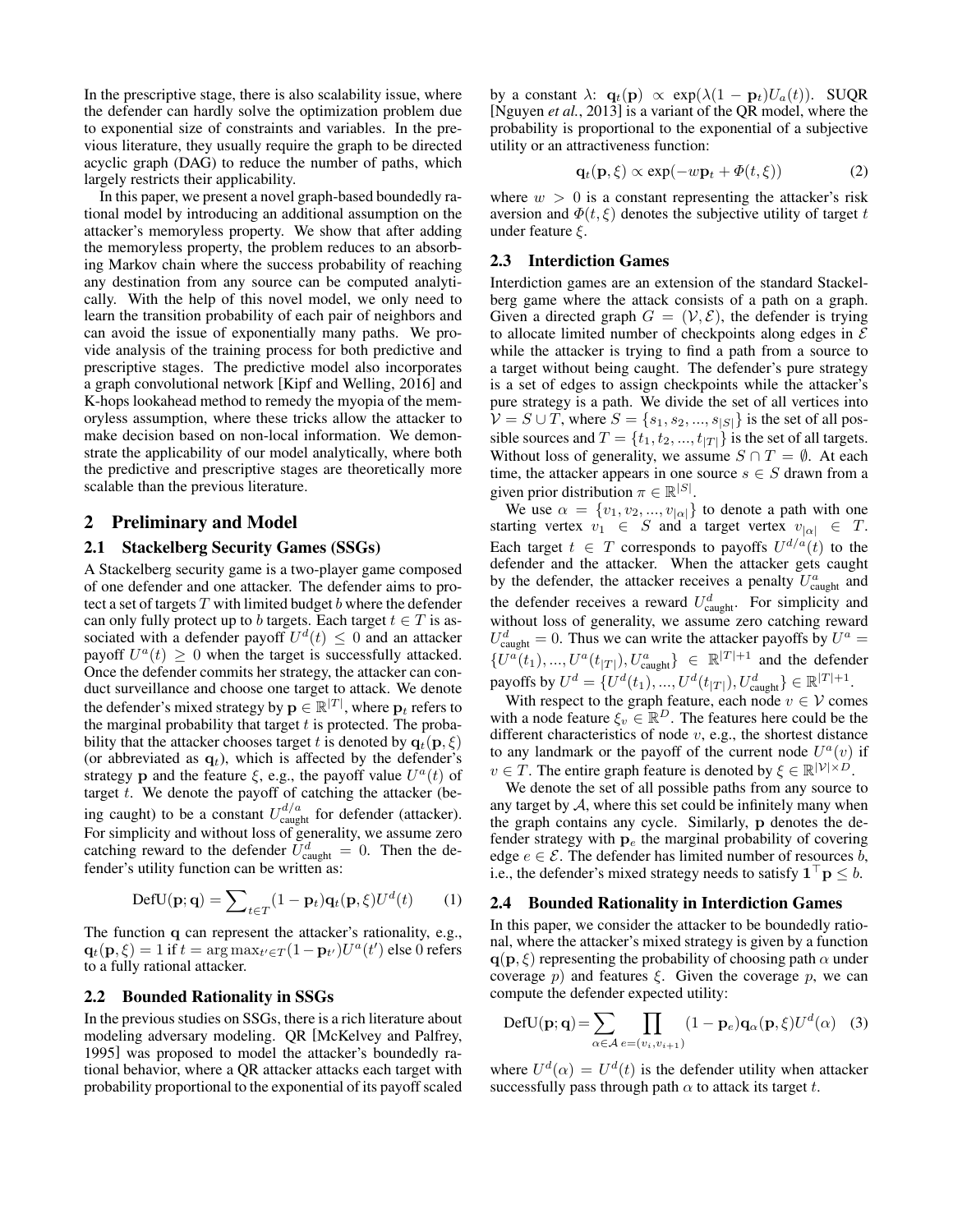The only difference between Equation [\(1\)](#page-1-0) and [\(3\)](#page-1-1) is that there are multiple layers of protection along the path  $\alpha$ . Therefore the probability of successfully attacking a target is a product of all the success probability of crossing edge  $e$ in the path. However, this incurs the non-linearity of coverage  $p$ , which makes the above defender optimization problem generally a hard problem regardless the attacker's rationality. Furthermore, the set of all possible paths  $A$  could be exponentially large or infinitely many when there is any cycle. This results in a computational challenge to any boundedly rational assumption and also the optimization problem itself. Even if the function  $\mathbf{q}_{\alpha}(\mathbf{p}, \xi), \alpha \in \mathcal{A}$  is given and there are only polynomial many paths  $A$ , the defender optimization problem is still proven to be NP-hard [Jain *et al.*[, 2011\]](#page-4-6). In the following sections, we will show that our proposed model can resolve these issues by imposing the memoryless property to the attacker behavior.

### 3 Problem Statement

At each instance, a directed graph  $G = (\mathcal{V}, \mathcal{E})$  with node features  $\xi$  is presented to both the defender and the attacker. The attacker comes with a hidden underlying rationality function q. The defender has access to the historical plays between the defender and the attacker, where each training instance contains a graph  $G'$  with node features  $\xi'$ , the deployed coverage  $\mathbf{p}'$ , and the path  $\alpha'$  the attacker chose to use.

Once the defender chooses a coverage  $\{p_e\}_{e \in \mathcal{E}}$  satisfying the budget constraint  $\mathbf{1}^\top \mathbf{p} \leq b$ , the attacker observes p and decides which path to use based on his own rationality function q. The defender aims to learn the attacker rationality function from the training instances and thus chooses the optimal coverage to maximize the corresponding defender utility. In the standard machine learning literature, this problem is usually solved by a two-stage method, which is composed of a predictive stage and a prescriptive stage.

### 3.1 Two-stage Approach

Predictive stage is aiming to predict the attacker's action by approximating the attacker's rationality function q. This can be thought of as a classification model, where given an input graph, node features, and edge coverage, the attacker will choose a path based on an underlying distribution, which is a function of all the input features. The goal here is to minimize the cross-entropy between our predicted distribution and the underlying distribution.

Prescriptive stage is trying to maximize the defender utility based on the learned attacker's rationality function  $\tilde{q}$ . Given the learned function  $\tilde{q}$ , we can express the defender optimization problem as Equation [\(5\)](#page-2-0). The objective function is a non-convex function of coverage p, where p needs to satisfy some budget constraints. This can be solved by standard constrained optimization techniques.

### 4 Predictive Model

### 4.1 Memoryless Attacker

In this paper, we assume the boundedly rational attacker to be memoryless. Given an attacker rationality function q, defender coverage p, and features  $\xi$ , the probability of using a



Figure 1: Predictive model with GCN and future coverage

path  $\alpha = \{v_1, v_2, ..., v_{|\alpha|}\}\)$  can be written as:

$$
\mathbf{q}_{\alpha}(\mathbf{p}, \xi) = \prod_{i=1}^{|\alpha|} \text{Prob}(v_i \to v_{i+1}|v_1, \dots, v_i, \mathbf{p}, \xi)
$$
(4)  
= 
$$
\prod_{i=1}^{|\alpha|} \text{Prob}(v_i \to v_{i+1}|\mathbf{p}, \xi) = \prod_{i=1}^{|\alpha|} \mathbf{q}_{v_i \to v_{i+1}}(\mathbf{p}, \xi)
$$

We use  $\mathbf{q}_{u\to v}(\mathbf{p}, \xi)$  to represent the probability of transiting from node  $u$  to  $v$  under coverage  $p$  and features  $\xi$ . Now the above Equation [\(3\)](#page-1-1) can be further simplified as:

<span id="page-2-0"></span>
$$
DefU(\mathbf{p}; \mathbf{q}) = \sum_{\alpha \in \mathcal{A}} \prod_{e = (v_i, v_{i+1})} (1 - \mathbf{p}_e) \mathbf{q}_e(\mathbf{p}, \xi) U^d(\alpha) \quad (5)
$$

Under the memoryless assumption, we just need to learn the transition probability  $q_e(p, \xi)$  for every edge  $e \in \mathcal{E}$ .

### 4.2 Localized SUQR

Motivated by the SUQR model, we assume the probability that the attacker moves from  $u$  to  $v$  is proportional to  $exp(-\omega \hat{\mathbf{p}}_{u\to v} + \Phi(v,\xi))$   $\forall v \in N_{\text{out}}(u)$ , where  $\hat{\mathbf{p}}_{u\to v}$  represents the amount of future coverage that the attacker will see after choosing edge  $u \to v$ , and  $\Phi(v, \xi)$  represents the attractiveness of node  $v$ . In other words, the attacker tends to move toward the target with larger attractiveness  $\Phi(v, \xi)$  but avoids using the edge  $e = (u, v) \in \mathcal{E}$  been covered or with more coverage in the future. So the transition probability from  $u$  to any  $v \in N_{\text{out}}(u)$  can be written as:

<span id="page-2-1"></span>
$$
\mathbf{q}_{u \to v}(\mathbf{p}, \xi) = \frac{exp(-\omega \hat{\mathbf{p}}_{u \to v} + \Phi(v, \xi))}{\sum_{v' \in N_{out}(u)} exp(-\omega \hat{\mathbf{p}}_{u \to v'} + \Phi(v', \xi))}
$$
(6)

which is a graph-based extension of the SUQR model.

### 4.3 Attractiveness with GCNs

In order to incorporate the graph structure with node features, we apply graph convolutional networks (GCNs) introduced by [\[Kipf and Welling, 2016\]](#page-4-14). We use a graph convolution network with input graph G and node features  $\xi$ . The target is the attractiveness of each node. The graph convolution network outputs an embedded feature for each node, which will be fed into another fully connected neural network to obtain the attractiveness. The convolution layer can capture the nearby features, which allows us to capture some non-local attacker decisions. The learned attractiveness value will be used to compute the transition probability in Equation [\(6\)](#page-2-1), which is differentiable thus back-propagatable.

The GCNs described in [\[Kipf and Welling, 2016\]](#page-4-14) do not rely on the graph structure. So we can train a single GCN with the smuggling data of different countries and apply the trained model to other new countries.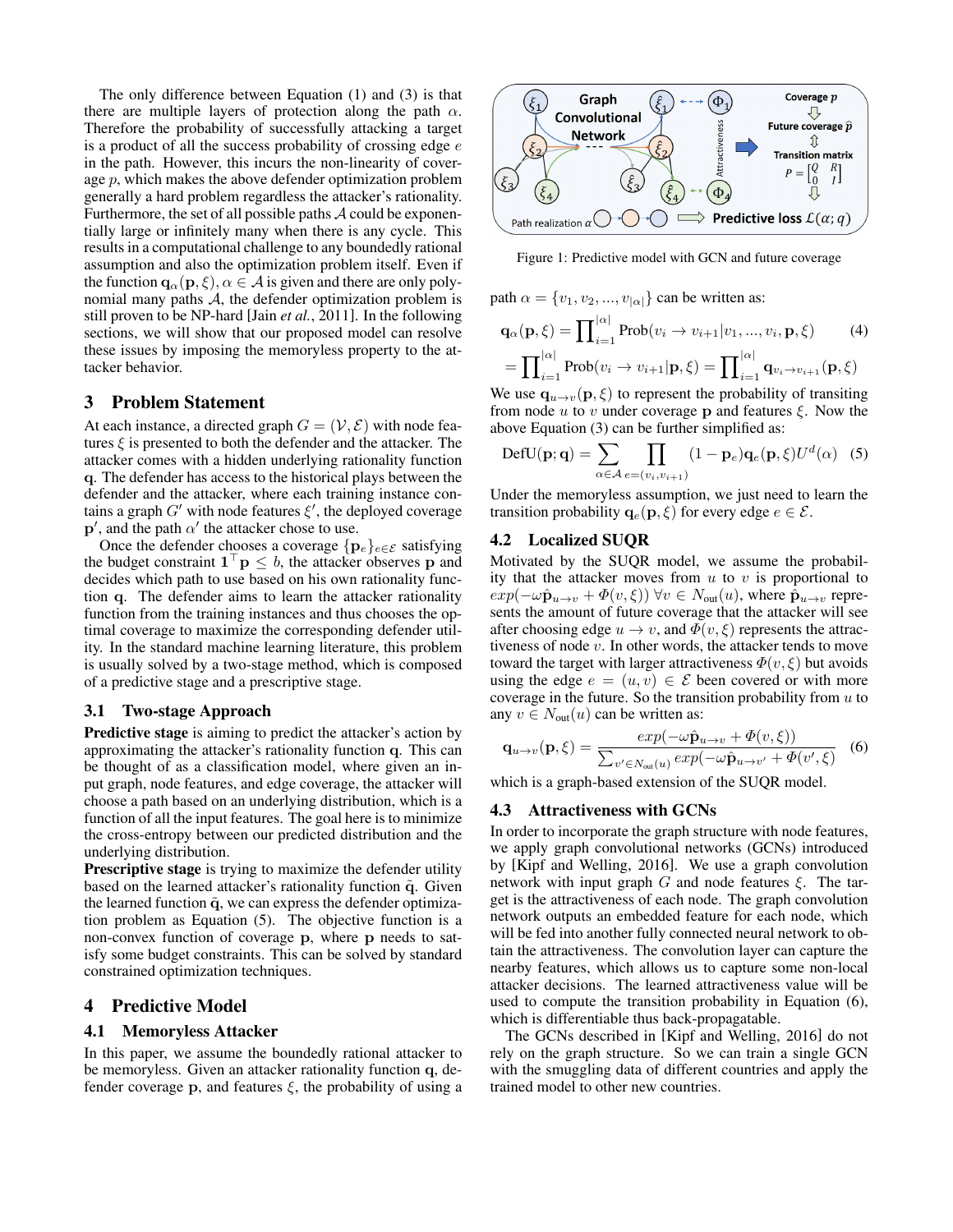### 4.4 Future Coverage and K-hops Lookahead

Previous literature has shown evidence that humans make decision based on future risk even if they are boundedly rational [\[Wittmann and Paulus, 2008\]](#page-4-15), though with a bounded awareness that only allows humans to track up to limited time steps [\[Chugh and Bazerman, 2007\]](#page-4-16). Therefore, we take the future coverage  $\hat{\mathbf{p}}_{u\to v}$  conditional on choosing edge  $u \to v$ into account, which represents the attacker's perceived future risk of this decision. If both the attractiveness and the future coverage value are given, we can compute the transition matrix  $A_{\text{line}}$  of the line graph, where  $[A_{\text{line}}]_{(w,u),(u,v)} =$  $Prob((w, u) \rightarrow (u, v)) = Prob(u \rightarrow v)$  denotes the transition probability between adjacent edges. Then the future coverage conditional on choosing edge  $u \to v$  can be written as:

$$
\hat{\mathbf{p}}_{u \to v} = \sum_{k=0}^{K} \gamma^{k} \sum_{e \in \mathcal{E}} \text{Prob}(\text{reach } e \text{ in } k \text{ hops}) \cdot \mathbf{p}_{e}
$$
\n
$$
= \sum_{k=0}^{K} \gamma^{k} (\mathbf{1}_{u \to v}^{\top} A_{\text{line}}^{k}) \mathbf{p} = \mathbf{1}_{u \to v}^{\top} (\sum_{k=0}^{K} \gamma^{k} A_{\text{line}}^{k}) \mathbf{p} \tag{7}
$$

where  $0 \leq \gamma \leq 1$  is a future discount factor and K is the maximum number of hops lookahead, representing the limited awareness of the attacker.

Since the transition matrix  $A_{\text{line}}$  is also a function of future coverage  $\hat{p}$ , we can close the loop by assuming the future coverage to be a fixed point of a given function This can be solved by fixed-point theorem and all the derivatives can be obtained by implicit function theorem.

### 4.5 Training Data and Loss Function

In the domain of smuggling networks, we do not have the data of neither the actual attractiveness nor future coverage. Instead, we have access to the realization of the attacker's chosen path. Therefore, in our training and testing data, each instance  $(G, \xi, \mathbf{p}, \alpha)$  contains a graph G with node features ξ, edge coverage p, and the path that the attacker chose  $\alpha \in \mathcal{L}$ A. We use the cross-entropy between the actual ground truth path  $\alpha$  and our predicted distribution generated from q as loss function, which can be written as:

$$
\mathcal{L}(D_{\text{train}}; \mathbf{q}) = \sum_{(G, \xi, \mathbf{p}, \alpha) \in D_{\text{train}}} -\log(\text{Prob}(\alpha \text{ was taken}))
$$

$$
= -\sum_{(G, \xi, \mathbf{p}, \alpha) \in D_{\text{train}}} \sum_{e \in \alpha} \log \mathbf{q}_e(\mathbf{p}, \xi) \qquad (8)
$$

where the q function is described in Equation [\(6\)](#page-2-1) and the attractiveness and future coverage are as discussed in the previous sections. We can train the hyperparameters of GCN by any standard gradient descent method.

### 5 Prescriptive Model

Given a graph G with node features  $\xi$ , the defender's goal is to choose an optimal coverage  $p^*$  to maximize her own objective value under the budget constraint.

### 5.1 Absorbing Markov Chain

Given a chosen coverage p and the attacker's current location  $u$ , then the probability that the attacker gets caught conditional on choosing edge  $e = (u, v)$  is given by  $p_e$ . Due to Equation  $(6)$ , we know the attacker will choose edge  $e$ 



Figure 2: Prescriptive model with constrained optimization problem

with probability  $q_{u\to v}(\mathbf{p}, \xi)$ . Therefore the probability that the attacker can actually reach node  $v$  in the next step is  $q_u(v, \xi)(1 - p_e)$ . We add a dummy node  $v_{\text{caught}}$  to represent the state of being caught. Therefore we can represent the transition probability from node  $u$  to  $v_{\text{caught}}$  by summing up the probability of getting caught. Once the attacker reaches either any terminal (e.g., black market) or  $v_{\text{caught}}$ , the attacker cannot go back to any other states. Therefore, we can model the attacker's behavior as an absorbing Markov chain with all these terminals and the dummy node  $v_{\text{caught}}$  to be absorbing states. Then we just need to compute the probability that the attacker ends up being in each absorbing state.

Given coverage  $p$ , if we sort the vertices out by intermediate states then absorbing states, then the transition matrix can be written as:  $P = \begin{bmatrix} Q & R \\ 0 & I \end{bmatrix}$  $0 \quad I$ , where  $I$  is an identity matrix representing once the attacker reaches the absorbing state, he would never transit to other states. The absorbing probability can be easily written as  $B = (I - Q)^{-1}R \in \mathbb{R}^{|\overline{S}| \times (|T| + 1)},$ where the entry  $B_{ij}$  indicates the probability that the attacker initiates from state  $i$  and ends up being in absorbing state  $j$ .

Notice that the transition matrix  $P$  and its sub-components  $Q, R$  are all functions of coverage  $p$ . Given the initial source distribution  $\pi \in \mathbb{R}^{|S|}$  and the defender payoff of absorbing states  $R^d \in \mathbb{R}^{|T|+1}$ , the defender's expected payoff  $\pi^\top B U^d$ and optimization problem can be written as:

$$
\max_{p} \quad \pi^{\top} B(\mathbf{p}) U^{d} \tag{9}
$$

$$
\text{s.t.} \quad \mathbf{1}^{\top} \mathbf{p} \le b, \qquad \mathbf{p}_e \ge 0 \quad \forall e \in \mathcal{E} \tag{10}
$$

This optimization problem can be solved by any optimization technique, e.g., Sequential Least SQuares Programming (SLSQP) [\[Kraft, 1985;](#page-4-17) [Bertsekas and Tsitsiklis, 1996\]](#page-4-18).

#### 6 Conclusions

We propose a novel model of boundedly rationality which resolves the problem of enumerating all possible paths by assuming memoryless property. The attacker's behavior can be reduced to an absorbing Markov chain with learned transition probability. The defender utility under this assumption can also be analytically computed, which enables any gradientbased optimization technique to be used here. These conclude our two-stage model which can be used to learn and deal with a boundedly rational attacker.